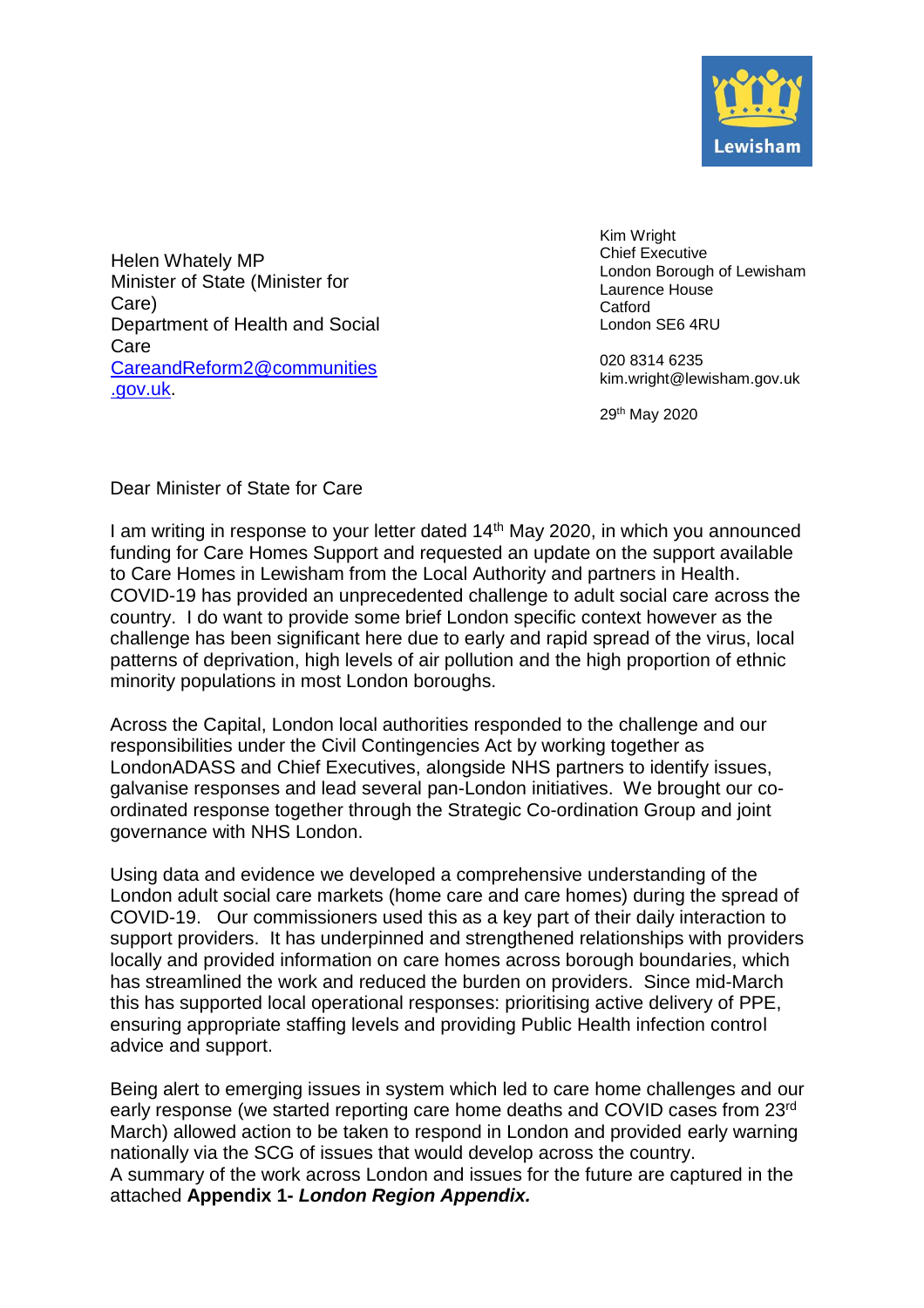

Locally, Lewisham Council has continued to work closely with care home providers and members of Lewisham Health and Care Partners to put in place a responsive support offer to care homes which builds on existing good practice and strong relationships between providers, commissioners, and health and social care practitioners locally. Support, guidance and training has been provided to care homes around infection control, safe use of PPE and how to manage an outbreak. Homes have also been provided with support around access to PPE, Testing, workforce and Clinical support. Where there have been outbreaks, the Council's Public Health service have provided tailored guidance to care home management. Full details are provided in **Appendix 2 – Lewisham Support to Care Homes during Covid-19** and **Appendix 3 – Support for Care Homes Template Response.**

Ensuring the continuity of adult social care services to our most vulnerable residents is a key focus of Lewisham's Covid-19 response. Key Care Market intelligence such as care home availability, home care availability, residents with Covid-19 symptoms, confirmed Covid-19 cases and Covid-19 related deaths is reviewed daily to inform the local commissioning response. Where there are issues which affect the continuity of delivery of adult social care services for our most vulnerable residents, including care homes, this is escalated to the daily Covid-19 Gold Senior Management Meeting within the Council and in weekly Covid-19 committee meetings with partners.

Lewisham Council have offered payments supplementary to our 20/21 fee uplift in recognition of, and to support, the additional costs relating to Covid-19 to all of our social care providers including care homes. We have also offered, and will continue to offer, significant support in kind which is not included in any costs.

The current anticipated spend so far on adult social care in responding to Covid19 is in the region of £5.8m. At the time of writing, Lewisham Council expects to spend close to £23m on our overall response, along with an estimated loss of income from lost tax, fees and charges of £27m. This is in addition to the £16million of budget cuts we already needed to make in 2020/21 as a result of reductions in Central Government grants. So while the emergency funding from the Government is welcome, it will not cover all the costs associated with our response to this global pandemic and I urge an assurance from you that you will cover all of our related costs.

Our priorities for the next phase of support for care homes will be to:

- Continue to monitor care home data and local intelligence
- Provide support as required when there is an outbreak (including contact tracing when this is launched)
- Allocate the additional funding to Infection prevention and control and ensure it is spent to maximum effect
- Review Learning Disability and Mental Health Infection Prevention and Control policies and clinical support arrangements